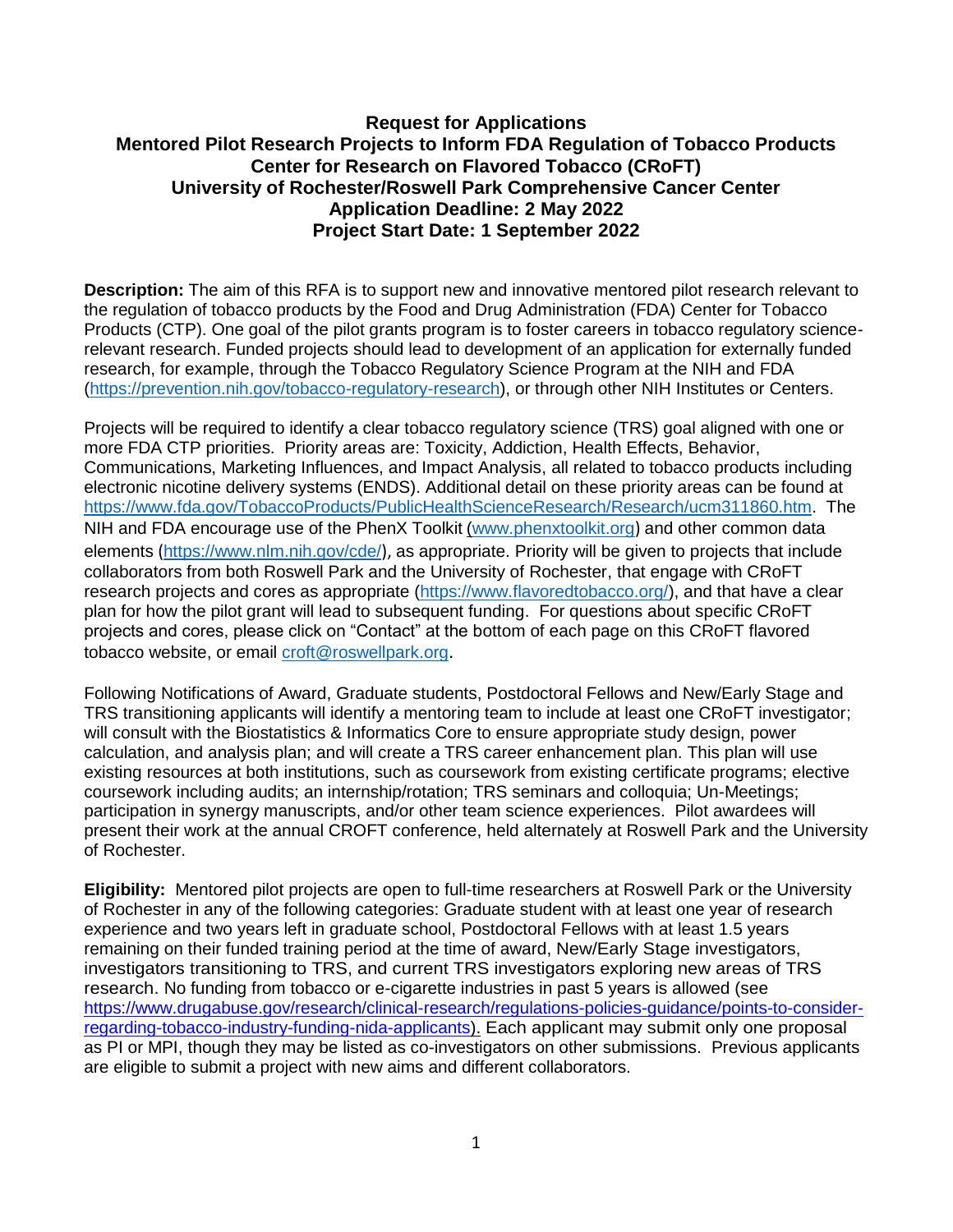**Funding:** This RFA will fund up to 2 meritorious mentored pilot projects. A maximum of \$13,600 each will be awarded for a 12-month period. Funding will include project costs, travel to a scientific meeting for presentation of project results, and travel to other TCORS or related sites for a rotation and/or collaboration.

## **Deadlines:**

- 2 May 2022 Full proposals must be received. Proposals received after 11:59 PM will be rejected.
- 1 August 2022 Notifications of Award will be sent by August 1, 2022.
- 1 September 2022 Anticipated start date.

**Application Guidelines:** The application should be submitted through the REDCap portal at [https://redcap.link/pilot\\_yr5](https://redcap.link/pilot_yr5). We encourage you to contact a CRoFT investigator prior to submitting to discuss your idea. A 3-page research plan, including all tables and figures (but not including references, budget, budget justification, and biosketches), should be uploaded and include the following components:

- Single-spaced, 11-point font minimum, at least 0.5-inch wide margins.
- The following Research Plan sections: specific aims, background and significance, innovation, research design and methods, future research plans.
	- Clearly identify how the proposed pilot addresses one or more of the FDA TRS priority areas: [https://www.fda.gov/TobaccoProducts/PublicHealthScienceResearch/Research/ucm311860.](https://www.fda.gov/TobaccoProducts/PublicHealthScienceResearch/Research/ucm311860.htm) [htm](https://www.fda.gov/TobaccoProducts/PublicHealthScienceResearch/Research/ucm311860.htm)
	- Grant Potential clear description of how a successful pilot project will lead to a subsequent grant submission (e.g., F31/F32/K99/K01 for pre-doc, F32/K99/K01/R21/R01 for post-doc, R01 for faculty).
	- Clearly identify any collaborations between Roswell Park and the University of Rochester, and/or with other TCORS investigators.
- Include an NIH biosketch for yourself and other key investigators.
- For pre-doctoral students and postdoctoral fellows, include a letter of support from your current mentor, who should also agree to serve on your mentoring team, *and* from a proposed primary mentor for your proposed project if that person is different from your current mentor.

**Budget and Justification:** Include a budget (in NIH format) and budget justification. Funds can only be used for direct costs associated with project research activities, staff or student support to implement project, project-related travel for conference travel and travel to other TCORS or related sites for rotations and/or collaborations to enhance TRS research experience, and purchase of research materials including data sets. Investigator salary is not allowed.

## **If Funded - Requirements Prior to Release of Funds:**

- Proof of IRB, IBC, or IACUC approval, as appropriate. For projects with an MPI at Roswell Park and U of Rochester, a central IRB through Roswell will be used in lieu of the local IRB.
- Proof of Delayed Onset approval from NIH: The NIH requires that CRoFT obtain explicit approval from the NIH for any pilot-funded research involving human subjects. Accordingly, the IRB-approved protocol and other materials must be submitted to the NIH at least 30 days prior to the project start date. CRoFT personnel will work with awardees to meet these requirements.
- Proof of Prior Approval of Vertebrate Animals Research: The NIH requires that CRoFT obtains explicit approval from the NIH for any pilot-funded research involving vertebrate animals.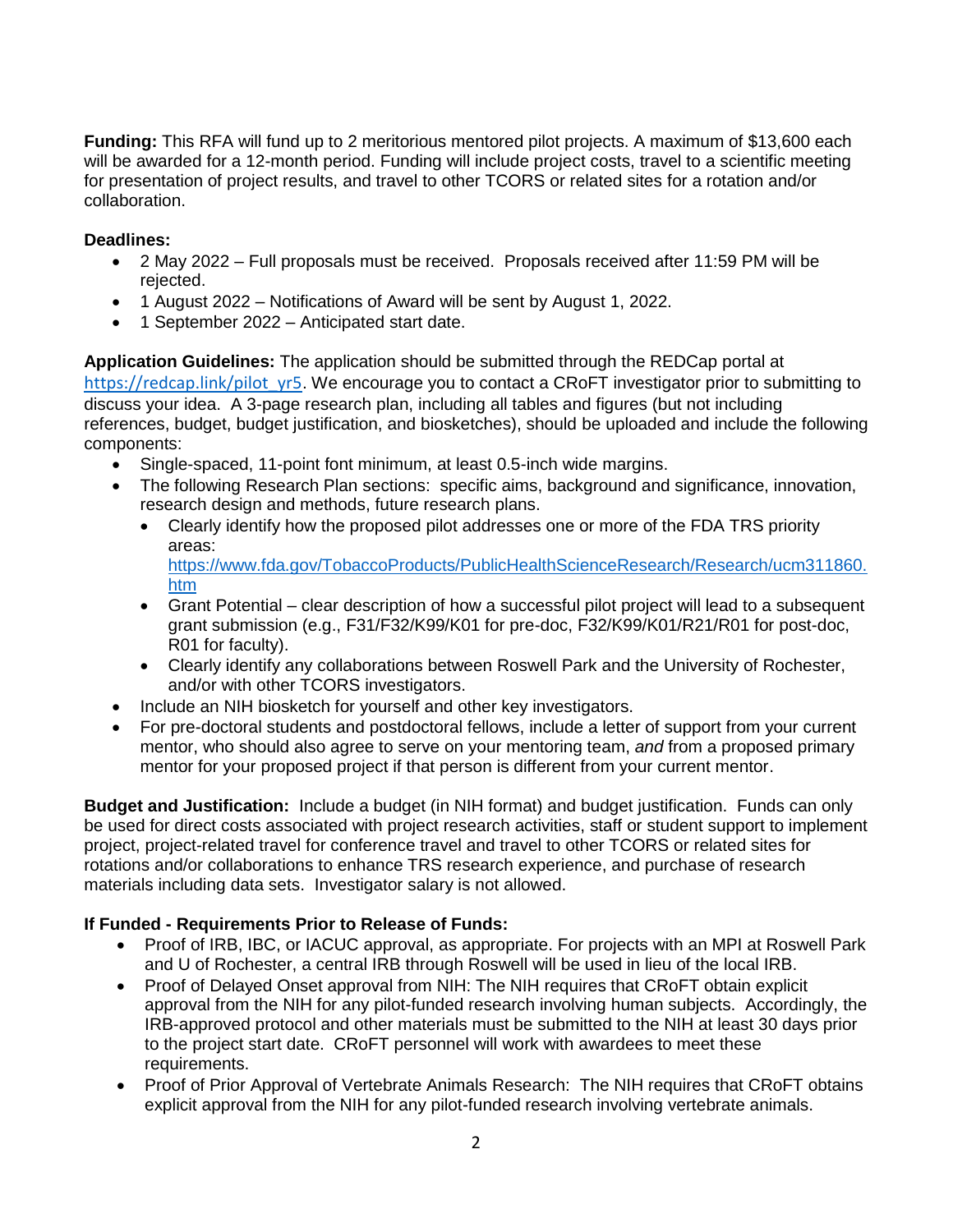IACUC approval documentation and other materials must be submitted to the NIH at least 30 days prior to the project start date. CRoFT personnel will work with awardees to meet these requirements.

**Reporting Requirements:** Awardees will submit a mid-year report at the 6-month point following funding. Within 60 days after the end of the project, awardees will submit a final written report. Applicants will present their research at the annual CRoFT conference in Buffalo or Rochester, depending on year, as described above. Applicants will agree to participate in brief follow-up surveys of TRS activities in the years following funding.

**Publications:** All publications that benefit in whole or in part from support provided by CRoFT must:

- Comply with the NIH Public Access Policy: Information regarding the Public Access Policy is located on the University of Rochester Miner Library website at [http://www.urmc.rochester.edu/libraries/miner/publishing/NIHPublicAccessPolicyMinerLibrary.cf](http://www.urmc.rochester.edu/libraries/miner/publishing/NIHPublicAccessPolicyMinerLibrary.cfm) [m.](http://www.urmc.rochester.edu/libraries/miner/publishing/NIHPublicAccessPolicyMinerLibrary.cfm)
- Acknowledge CRoFT grant funding as follows:
	- o "Research reported in this [publication/press release/etc.] was supported by the National Cancer Institute of the National Institutes of Health (NIH) and the Food and Drug Administration (FDA) Center for Tobacco Products under Award Number U54CA228110. The content is solely the responsibility of the authors and does not necessarily represent the official views of the NIH or the FDA."
- Prior to issuing a press release concerning the outcome of this research, please coordinate with your department's communication contact person and notify Craig Steger, MA, Craig.Steger@RoswellPark.org, who will then notify the National Cancer Institute in advance to allow for coordination.

**Review Priorities:** Priorities for awarding pilot funding include:

- 1) Responsiveness to the RFA and FDA priorities.
- 2) Quality of the proposed science.
- 3) Potential to stimulate subsequent independent funding.
- 4) Collaborations. Proposals that include collaboration between U of Rochester and Roswell Park and/or with collaborators from another TCORS are preferred.

Note for pre-doctoral applicants: Review of proposals submitted by pre-doctoral students will particularly consider the following: research experience and training, evidence of research productivity, potential to become an independent investigator in the area of tobacco regulatory science research.

**Review Process:** Proposals will be reviewed by the CRoFT Pilot Review Committee, consisting of investigators from Roswell Park and the University of Rochester, and other selected *ad hoc* experts as needed to allow for rigorous scientific review. Decisions will be made following review, and a formal study section-style discussion and scoring meeting. Trainee proposals will be reviewed separately from the other categories.

**Additional Funding Opportunity for University of Rochester Applicants:** To further CRoFT's mission in helping to inform the FDA CTP regarding the regulation of tobacco products, optional supplemental funding is available to University of Rochester pilot project applicants to be used within